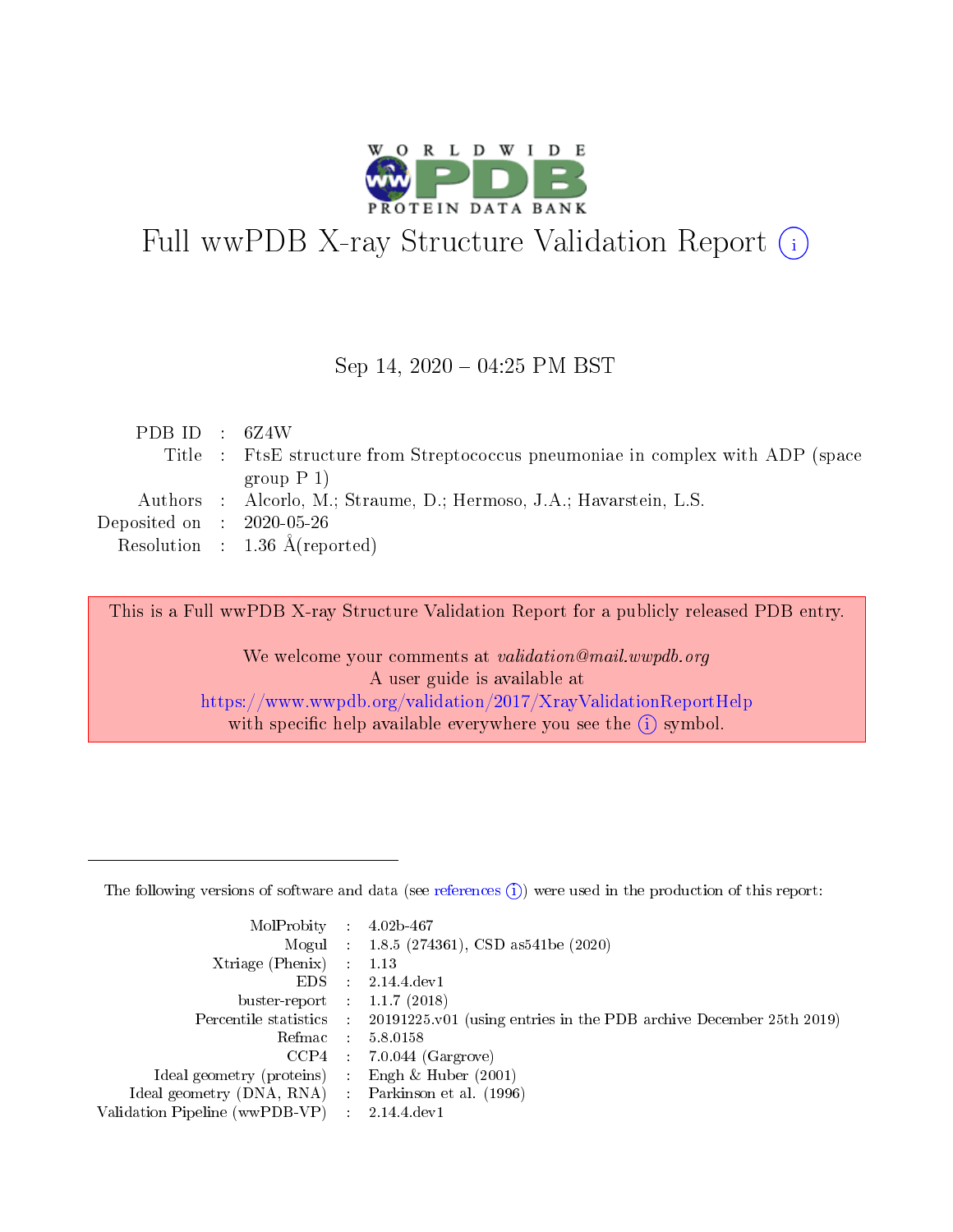## 1 [O](https://www.wwpdb.org/validation/2017/XrayValidationReportHelp#overall_quality)verall quality at a glance  $(i)$

The following experimental techniques were used to determine the structure: X-RAY DIFFRACTION

The reported resolution of this entry is 1.36 Å.

Percentile scores (ranging between 0-100) for global validation metrics of the entry are shown in the following graphic. The table shows the number of entries on which the scores are based.



| Metric                | Whole archive<br>$(\#\mathrm{Entries})$ | Similar resolution<br>$(\#\text{Entries},\, \text{resolution}\; \text{range}(\textup{\AA}))$ |  |  |
|-----------------------|-----------------------------------------|----------------------------------------------------------------------------------------------|--|--|
| $R_{free}$            | 130704                                  | $1509(1.38-1.34)$                                                                            |  |  |
| Clashscore            | 141614                                  | $1551(1.38-1.34)$                                                                            |  |  |
| Ramachandran outliers | 138981                                  | $1530(1.38-1.34)$                                                                            |  |  |
| Sidechain outliers    | 138945                                  | $1530(1.38-1.34)$                                                                            |  |  |
| RSRZ outliers         | 127900                                  | $1487(1.38-1.34)$                                                                            |  |  |

The table below summarises the geometric issues observed across the polymeric chains and their fit to the electron density. The red, orange, yellow and green segments on the lower bar indicate the fraction of residues that contain outliers for  $>=3, 2, 1$  and 0 types of geometric quality criteria respectively. A grey segment represents the fraction of residues that are not modelled. The numeric value for each fraction is indicated below the corresponding segment, with a dot representing fractions  $\epsilon=5\%$  The upper red bar (where present) indicates the fraction of residues that have poor fit to the electron density. The numeric value is given above the bar.

| Mol | $\sim$ $\sim$<br>hain | Length  | Quality of chain |    |
|-----|-----------------------|---------|------------------|----|
|     |                       | $230\,$ | 3%               |    |
| л.  | . .                   |         | 93%              | 7% |

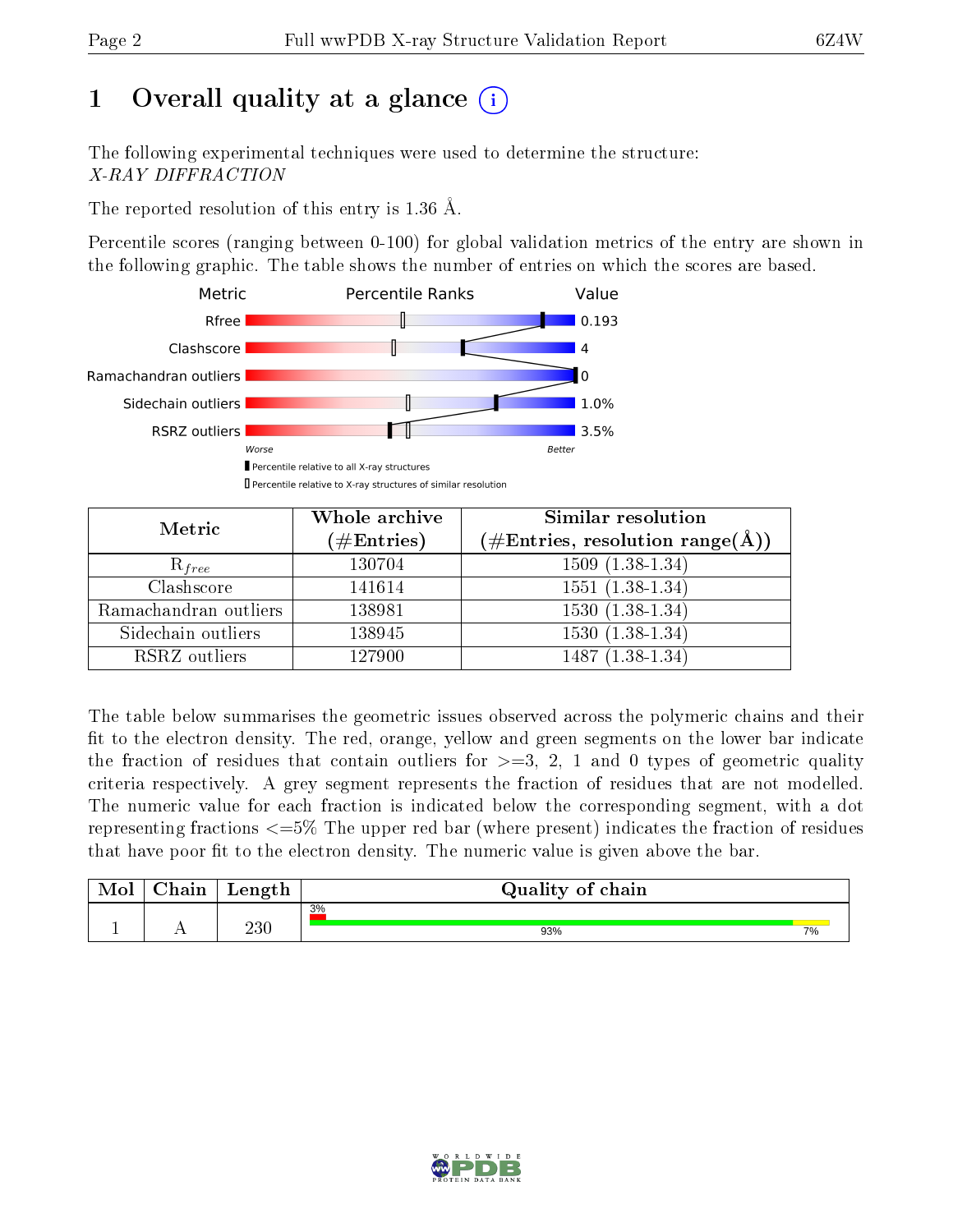# 2 Entry composition (i)

There are 3 unique types of molecules in this entry. The entry contains 2172 atoms, of which 12 are hydrogens and 0 are deuteriums.

In the tables below, the ZeroOcc column contains the number of atoms modelled with zero occupancy, the AltConf column contains the number of residues with at least one atom in alternate conformation and the Trace column contains the number of residues modelled with at most 2 atoms.

Molecule 1 is a protein called Cell division ATP-binding protein FtsE.

| Mol | Chain ' | $\,$ Residues $\,$ | Atoms                 |     |     |     | $\text{ZeroOcc} \mid \text{AltConf} \mid \text{Trace}$ |  |  |
|-----|---------|--------------------|-----------------------|-----|-----|-----|--------------------------------------------------------|--|--|
|     |         | 230                | <b>Total</b><br>1835. | 158 | 332 | 338 |                                                        |  |  |
|     |         |                    |                       |     |     |     |                                                        |  |  |

• Molecule 2 is ADENOSINE-5'-DIPHOSPHATE (three-letter code: ADP) (formula:  $C_{10}H_{15}N_5O_{10}P_2$ ) (labeled as "Ligand of Interest" by author).



| Mol | Chain   Residues $\frac{1}{2}$ | Atoms         |  |       |   | $\ $ ZeroOcc $\ $ AltConf |  |  |  |
|-----|--------------------------------|---------------|--|-------|---|---------------------------|--|--|--|
|     |                                | Total C H N O |  | $-12$ | h |                           |  |  |  |

• Molecule 3 is water.

| Mol | Chain Residues | Atoms               | ZeroOcc   AltConf |  |
|-----|----------------|---------------------|-------------------|--|
|     | 298            | Fotal<br>298<br>298 |                   |  |

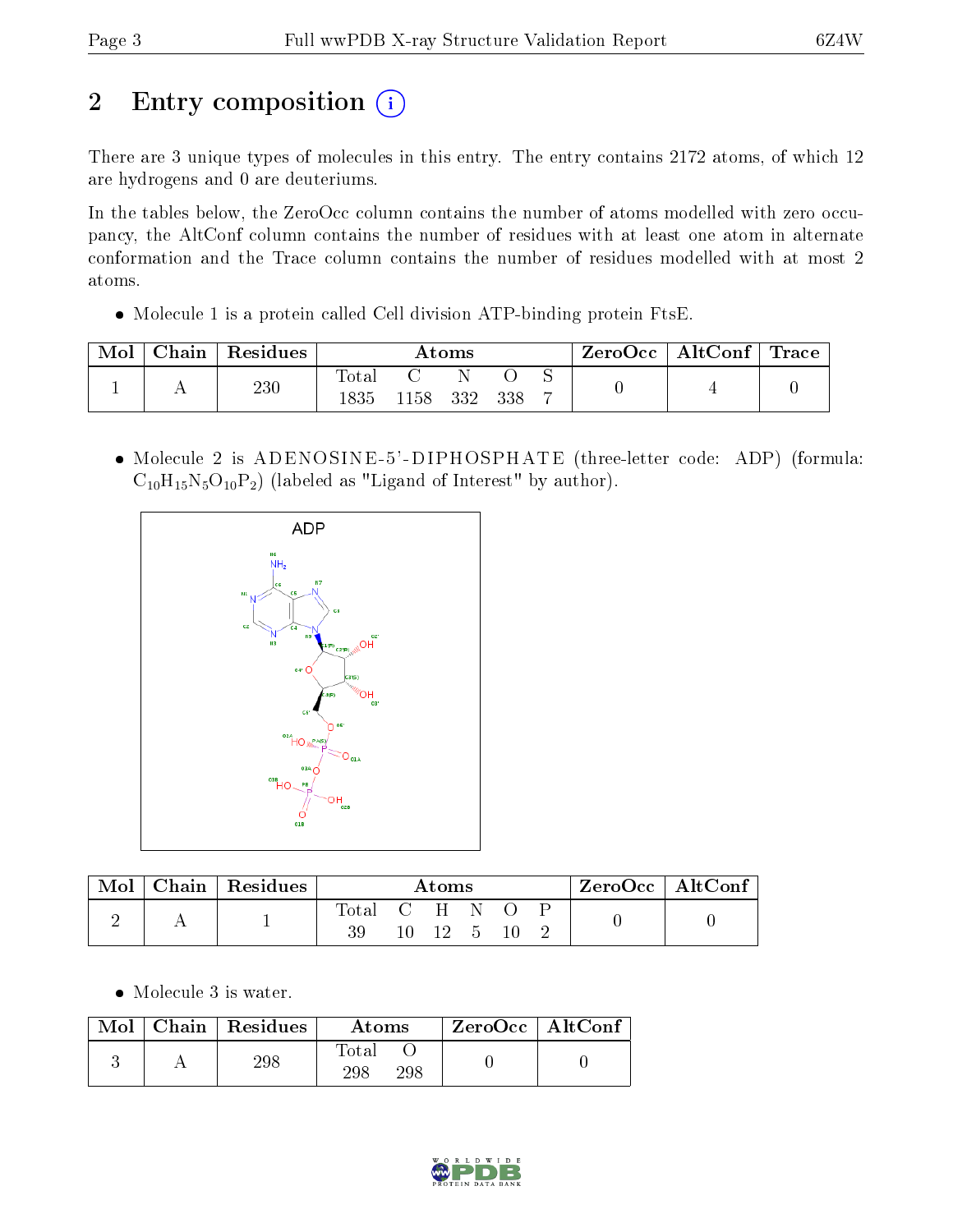## 3 Residue-property plots  $(i)$

These plots are drawn for all protein, RNA, DNA and oligosaccharide chains in the entry. The first graphic for a chain summarises the proportions of the various outlier classes displayed in the second graphic. The second graphic shows the sequence view annotated by issues in geometry and electron density. Residues are color-coded according to the number of geometric quality criteria for which they contain at least one outlier: green  $= 0$ , yellow  $= 1$ , orange  $= 2$  and red  $= 3$  or more. A red dot above a residue indicates a poor fit to the electron density ( $RSRZ > 2$ ). Stretches of 2 or more consecutive residues without any outlier are shown as a green connector. Residues present in the sample, but not in the model, are shown in grey.

• Molecule 1: Cell division ATP-binding protein FtsE



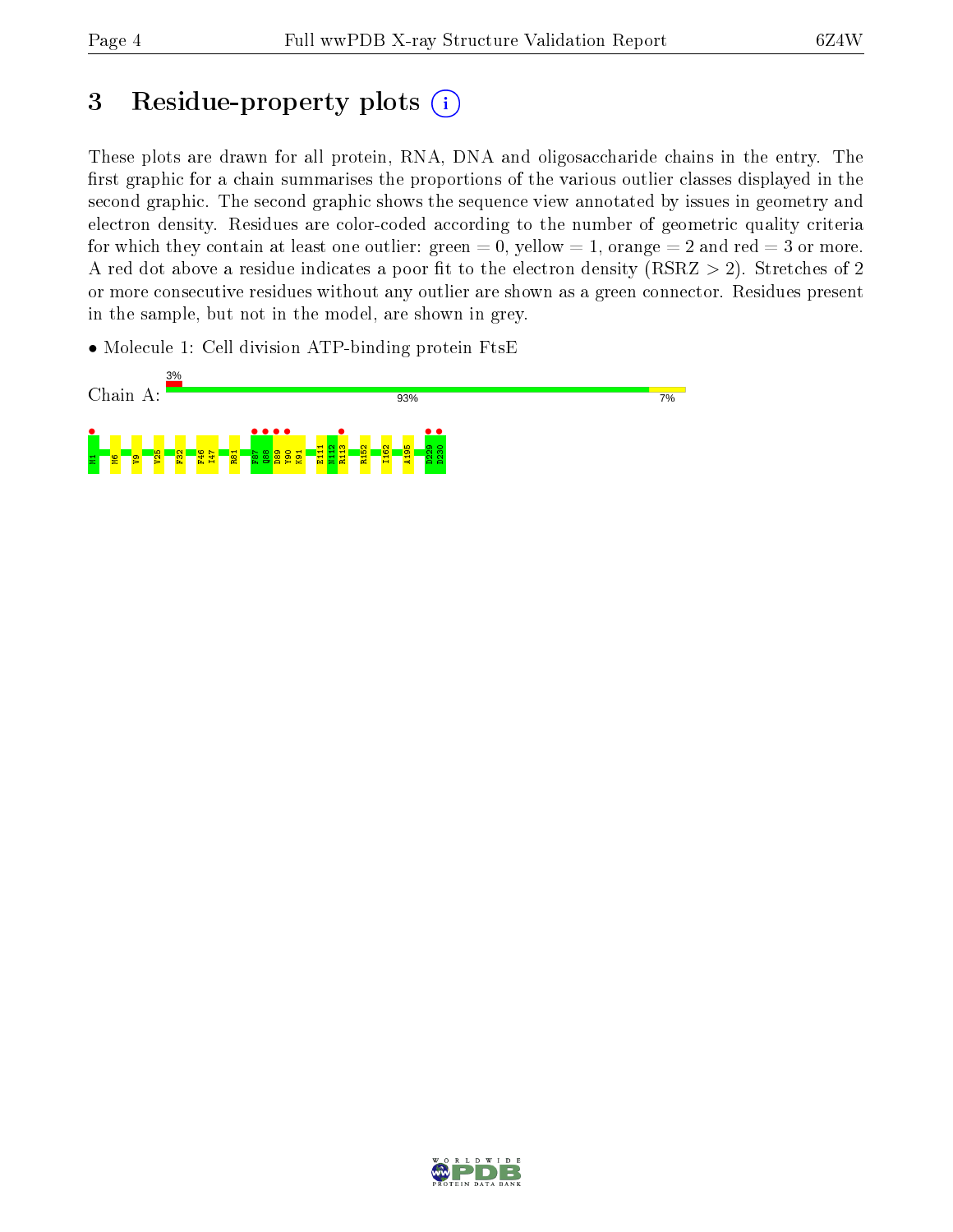## 4 Data and refinement statistics  $(i)$

| Property                                                   | Value                                                       | Source     |
|------------------------------------------------------------|-------------------------------------------------------------|------------|
| Space group                                                | $P_1$                                                       | Depositor  |
| Cell constants                                             | $36.71\text{\AA}$<br>$41.11\text{\AA}$<br>$33.39\text{\AA}$ | Depositor  |
| a, b, c, $\alpha$ , $\beta$ , $\gamma$                     | $105.27^{\circ}$ 95.69°<br>$99.69^\circ$                    |            |
| Resolution $(A)$                                           | 39.20<br>$-1.36$                                            | Depositor  |
|                                                            | $39.20 = 1.36$                                              | <b>EDS</b> |
| % Data completeness                                        | $95.8(39.20-1.36)$                                          | Depositor  |
| (in resolution range)                                      | $95.7(39.20-1.36)$                                          | <b>EDS</b> |
| $R_{merge}$                                                | 0.07                                                        | Depositor  |
| $\mathrm{R}_{sym}$                                         | (Not available)                                             | Depositor  |
| $\langle I/\sigma(I) \rangle^{-1}$                         | $\sqrt{2.62 \text{ (at } 1.36 \text{\AA})}$                 | Xtriage    |
| Refinement program                                         | PHENIX 1.15.2 3472                                          | Depositor  |
|                                                            | 0.176<br>0.195<br>$\overline{a}$                            | Depositor  |
| $R, R_{free}$                                              | 0.193<br>$0.178$ ,                                          | DCC        |
| $R_{free}$ test set                                        | $1916$ reflections $(5.08\%)$                               | wwPDB-VP   |
| Wilson B-factor $(\AA^2)$                                  | 13.1                                                        | Xtriage    |
| Anisotropy                                                 | 0.245                                                       | Xtriage    |
| Bulk solvent $k_{sol}$ (e/Å <sup>3</sup> ), $B_{sol}(A^2)$ | $0.34$ , 37.4                                               | <b>EDS</b> |
| L-test for twinning <sup>2</sup>                           | $< L >$ = 0.50, $< L^2 >$ = 0.33                            | Xtriage    |
| Estimated twinning fraction                                | No twinning to report.                                      | Xtriage    |
| $F_o, F_c$ correlation                                     | 0.97                                                        | <b>EDS</b> |
| Total number of atoms                                      | 2172                                                        | wwPDB-VP   |
| Average B, all atoms $(A^2)$                               | 17.0                                                        | wwPDB-VP   |

Xtriage's analysis on translational NCS is as follows: The largest off-origin peak in the Patterson function is  $10.86\%$  of the height of the origin peak. No significant pseudotranslation is detected.

<sup>&</sup>lt;sup>2</sup>Theoretical values of  $\langle |L| \rangle$ ,  $\langle L^2 \rangle$  for acentric reflections are 0.5, 0.333 respectively for untwinned datasets, and 0.375, 0.2 for perfectly twinned datasets.



<span id="page-4-1"></span><span id="page-4-0"></span><sup>1</sup> Intensities estimated from amplitudes.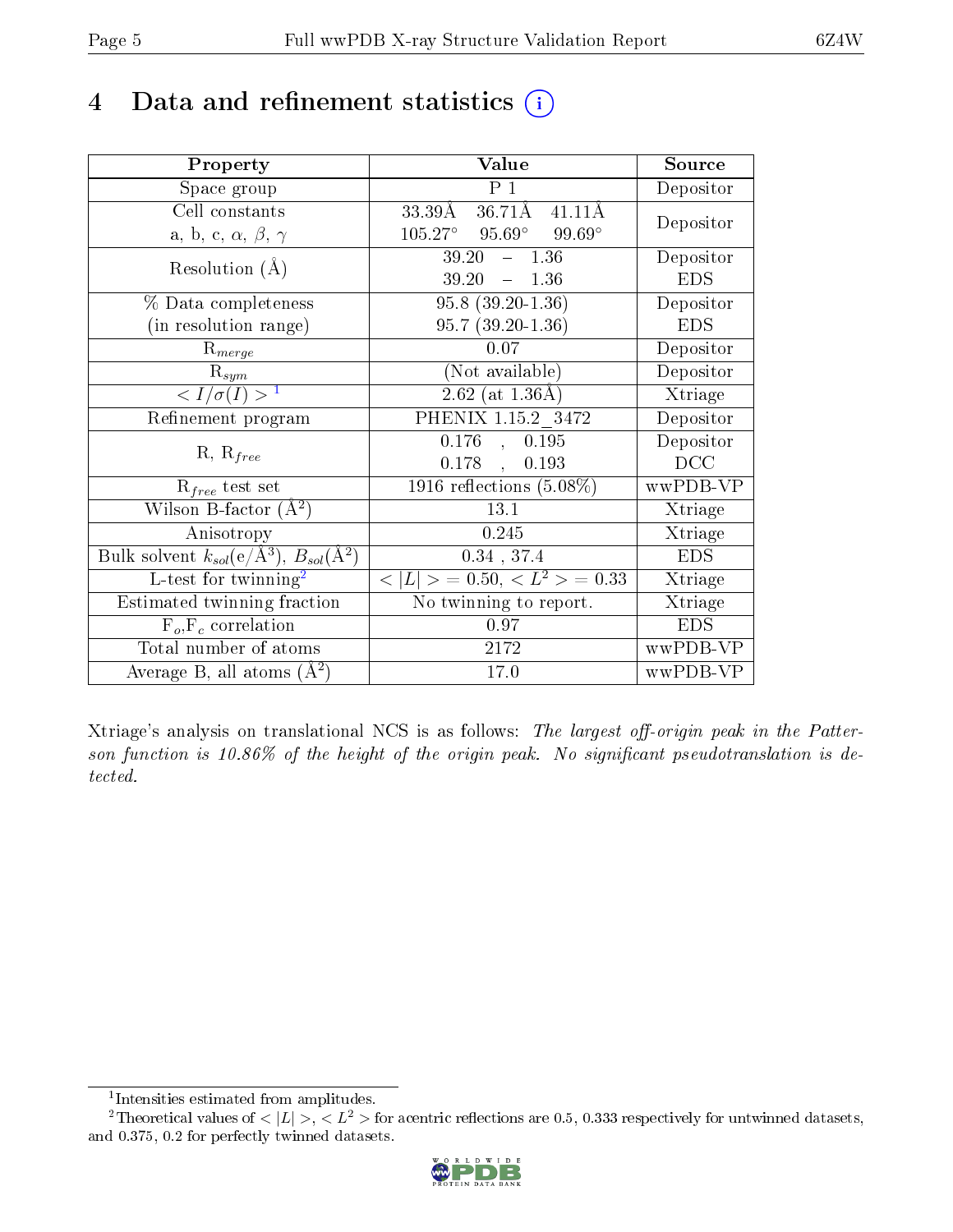## 5 Model quality  $(i)$

## 5.1 Standard geometry  $\overline{()}$

Bond lengths and bond angles in the following residue types are not validated in this section: ADP

The Z score for a bond length (or angle) is the number of standard deviations the observed value is removed from the expected value. A bond length (or angle) with  $|Z| > 5$  is considered an outlier worth inspection. RMSZ is the root-mean-square of all Z scores of the bond lengths (or angles).

|  | $Mol$   Chain |      | Bond lengths                    | Bond angles |        |  |
|--|---------------|------|---------------------------------|-------------|--------|--|
|  |               |      | RMSZ $ #Z  > 5$ RMSZ $ #Z  > 5$ |             |        |  |
|  |               | 0.32 | 0/1873                          | 0.54        | 0/2521 |  |

There are no bond length outliers.

There are no bond angle outliers.

There are no chirality outliers.

There are no planarity outliers.

### 5.2 Too-close contacts  $(i)$

In the following table, the Non-H and H(model) columns list the number of non-hydrogen atoms and hydrogen atoms in the chain respectively. The H(added) column lists the number of hydrogen atoms added and optimized by MolProbity. The Clashes column lists the number of clashes within the asymmetric unit, whereas Symm-Clashes lists symmetry related clashes.

| Mol |      |      | Chain   Non-H   H(model)   H(added)   Clashes   Symm-Clashes |
|-----|------|------|--------------------------------------------------------------|
|     | 1835 | 1915 |                                                              |
|     |      |      |                                                              |
|     | 298  |      |                                                              |
|     | 2160 | יפחו |                                                              |

The all-atom clashscore is defined as the number of clashes found per 1000 atoms (including hydrogen atoms). The all-atom clashscore for this structure is 4.

All (15) close contacts within the same asymmetric unit are listed below, sorted by their clash magnitude.

| Atom-1                        | Atom-2                                         | Interatomic<br>distance $(A)$ | Clash<br>overlap $(A)$ |  |
|-------------------------------|------------------------------------------------|-------------------------------|------------------------|--|
| $1: A:81: A R G \cdot H H 11$ | $1 \cdot A \cdot 81 \cdot A \cdot G \cdot H G$ | 1.45                          | .80                    |  |

Continued on next page...

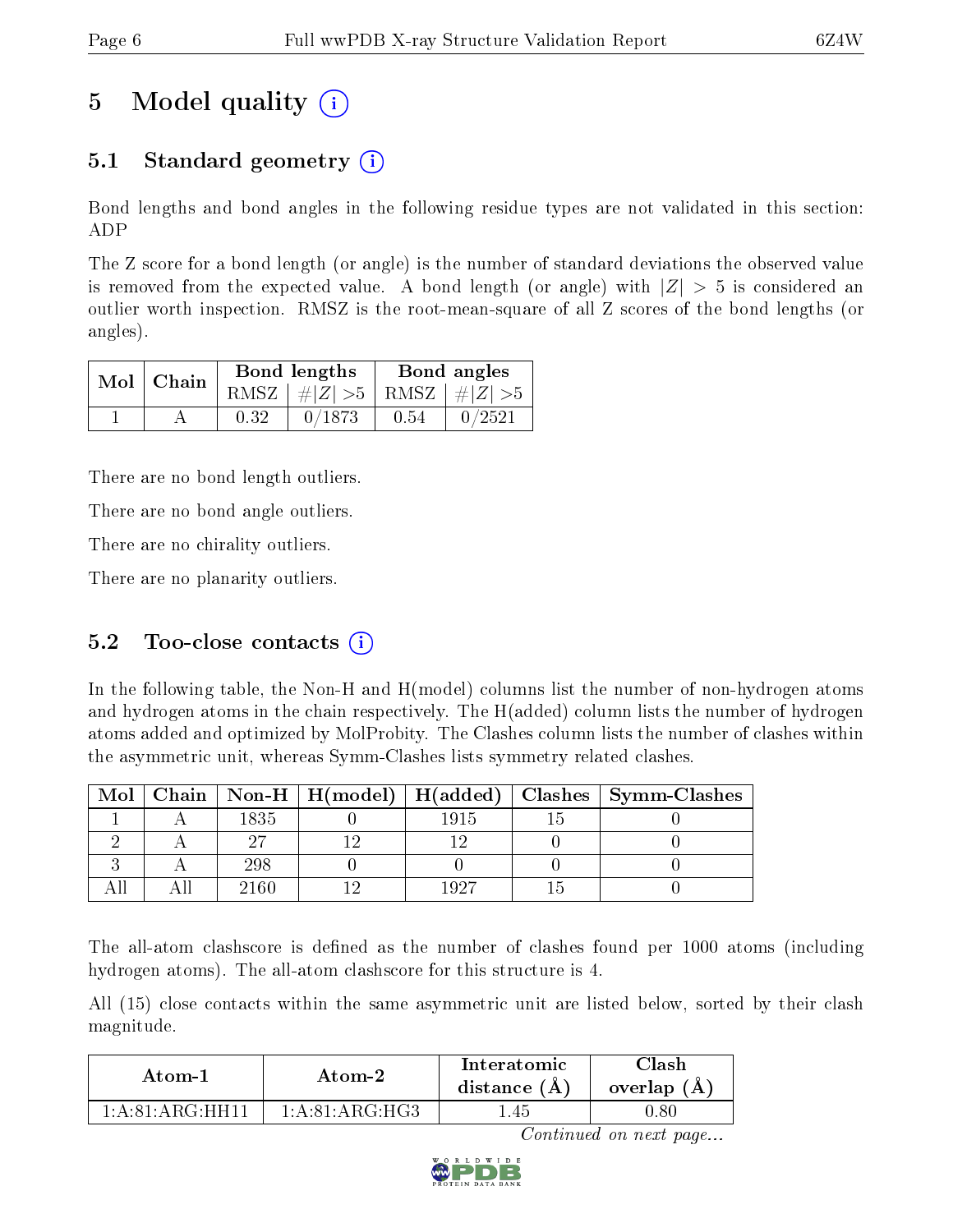| Atom-1           | Atom-2             | Interatomic      | Clash           |
|------------------|--------------------|------------------|-----------------|
|                  |                    | distance $(\AA)$ | overlap $(\AA)$ |
| 1:A:6[A]:MET:HG3 | 1: A:9: VAL: HG21  | 1.69             | 0.73            |
| 1:A:6[B]:MET:HE1 | 1:A:46:PHE:CE2     | 2.25             | 0.71            |
| 1:A:47:ILE:HG23  | 1:A:162:ILE:HG21   | 1.74             | 0.68            |
| 1:A:113:ARG:HG3  | 1:A:113:ARG:HH21   | 1.66             | 0.60            |
| 1:A:6[B].MET:HG3 | 1:A:9:VAL:HG21     | 1.84             | 0.60            |
| 1: A:89: ASP:O   | 1: A:91: LYS: HD3  | 2.02             | 0.60            |
| 1:A:6[A]:MET:HG3 | 1: A.9: VAL: CG2   | 2.33             | 0.58            |
| 1:A:81:ARG:HG3   | 1: A:81: ARG:NH1   | 2.15             | 0.58            |
| 1: A:113:ARG:NH2 | 1: A:113: ARG: HG3 | 2.22             | 0.55            |
| 1:A:6[B]:MET:CE  | 1:A:46:PHE:CE2     | 2.92             | 0.51            |
| 1:A:89:ASP:HB3   | 1: A:91: LYS: NZ   | 2.28             | 0.48            |
| 1:A:6[B]:MET:HE3 | 1: A:25:VAL:HB     | 1.98             | 0.46            |
| 1:A:47:ILE:HDI1  | 1:A:195:ALA:HB2    | 1.97             | 0.46            |
| 1: A:90: TYR:OH  | 1: A: 152: ARG: NE | 2.50             | 0.45            |

Continued from previous page...

There are no symmetry-related clashes.

#### 5.3 Torsion angles (i)

#### 5.3.1 Protein backbone  $(i)$

In the following table, the Percentiles column shows the percent Ramachandran outliers of the chain as a percentile score with respect to all X-ray entries followed by that with respect to entries of similar resolution.

The Analysed column shows the number of residues for which the backbone conformation was analysed, and the total number of residues.

| Mol   Chain | Analysed                               |  | Favoured   Allowed   Outliers   Percentiles |  |
|-------------|----------------------------------------|--|---------------------------------------------|--|
|             | 232/230 (101\%)   229 (99\%)   3 (1\%) |  | 100 100                                     |  |

There are no Ramachandran outliers to report.

#### 5.3.2 Protein sidechains  $(i)$

In the following table, the Percentiles column shows the percent sidechain outliers of the chain as a percentile score with respect to all X-ray entries followed by that with respect to entries of similar resolution.

The Analysed column shows the number of residues for which the sidechain conformation was analysed, and the total number of residues.

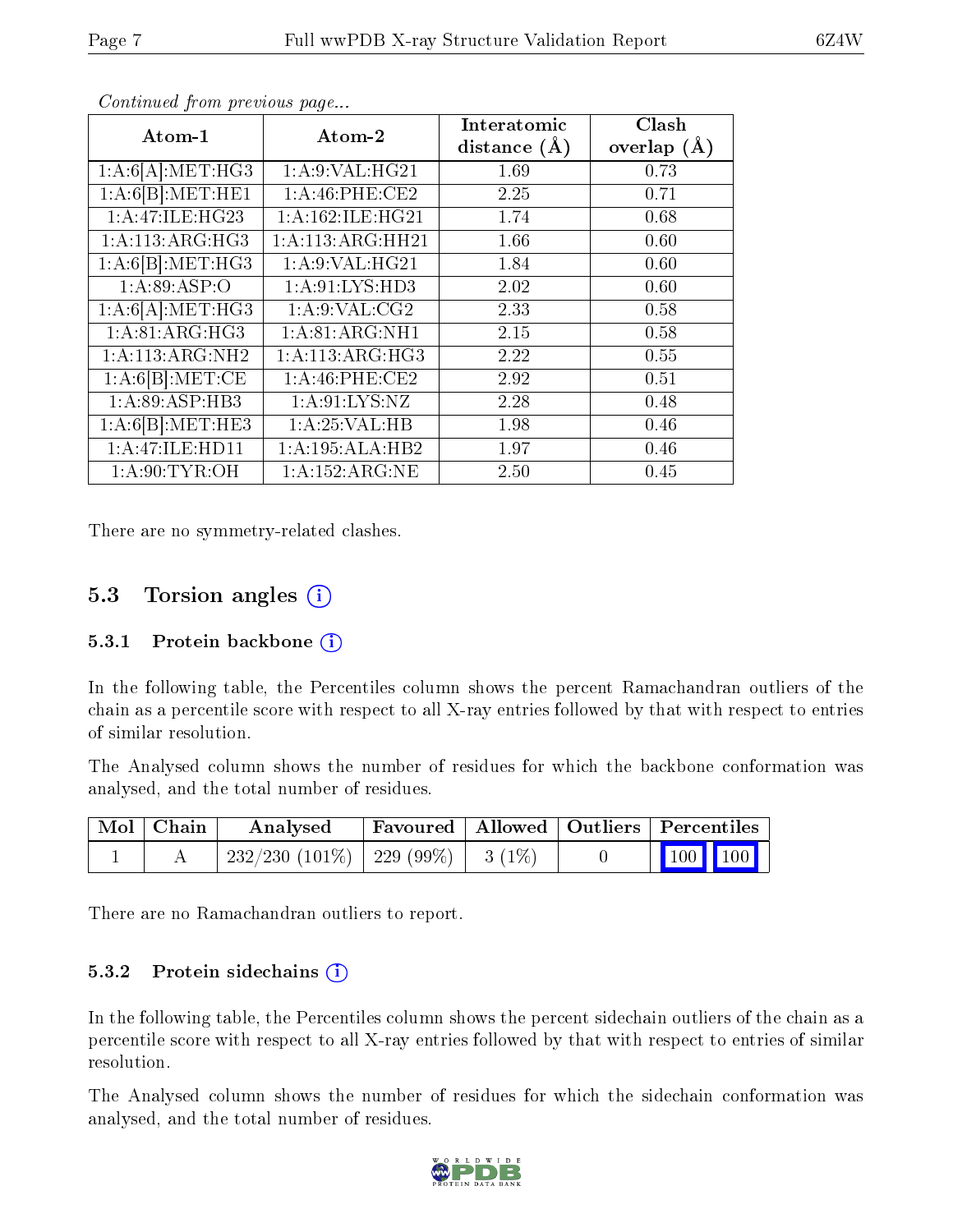| Mol   Chain | Analysed                           | Rotameric   Outliers   Percentiles |          |    |    |
|-------------|------------------------------------|------------------------------------|----------|----|----|
|             | $204/200$ $(102\%)$   202 $(99\%)$ |                                    | $2(1\%)$ | 76 | 49 |

All (2) residues with a non-rotameric sidechain are listed below:

| Mol | Chain | Res | Type |
|-----|-------|-----|------|
|     |       |     |      |
|     |       |     |      |

Some sidechains can be flipped to improve hydrogen bonding and reduce clashes. There are no such sidechains identified.

#### 5.3.3 RNA  $(i)$

There are no RNA molecules in this entry.

#### 5.4 Non-standard residues in protein, DNA, RNA chains (i)

There are no non-standard protein/DNA/RNA residues in this entry.

#### 5.5 Carbohydrates (i)

There are no monosaccharides in this entry.

### 5.6 Ligand geometry  $(i)$

1 ligand is modelled in this entry.

In the following table, the Counts columns list the number of bonds (or angles) for which Mogul statistics could be retrieved, the number of bonds (or angles) that are observed in the model and the number of bonds (or angles) that are defined in the Chemical Component Dictionary. The Link column lists molecule types, if any, to which the group is linked. The Z score for a bond length (or angle) is the number of standard deviations the observed value is removed from the expected value. A bond length (or angle) with  $|Z| > 2$  is considered an outlier worth inspection. RMSZ is the root-mean-square of all Z scores of the bond lengths (or angles).

| Mol |     | $\mid$ Type $\mid$ Chain $\mid$ Res $\mid$ |     | $^{\mathrm{+}}$ Link $_{\mathrm{+}}$ | Bond lengths   |      |                 | Bond angles           |      |                 |
|-----|-----|--------------------------------------------|-----|--------------------------------------|----------------|------|-----------------|-----------------------|------|-----------------|
|     |     |                                            |     |                                      | Counts $\perp$ |      | RMSZ $ #Z  > 2$ | Counts   RMSZ $\vert$ |      | $\perp$ # $ Z $ |
|     | ADP |                                            | 301 |                                      | 24, 29, 29     | 0.65 |                 | 29,45,45              | 0.69 | 1(3%)           |

In the following table, the Chirals column lists the number of chiral outliers, the number of chiral

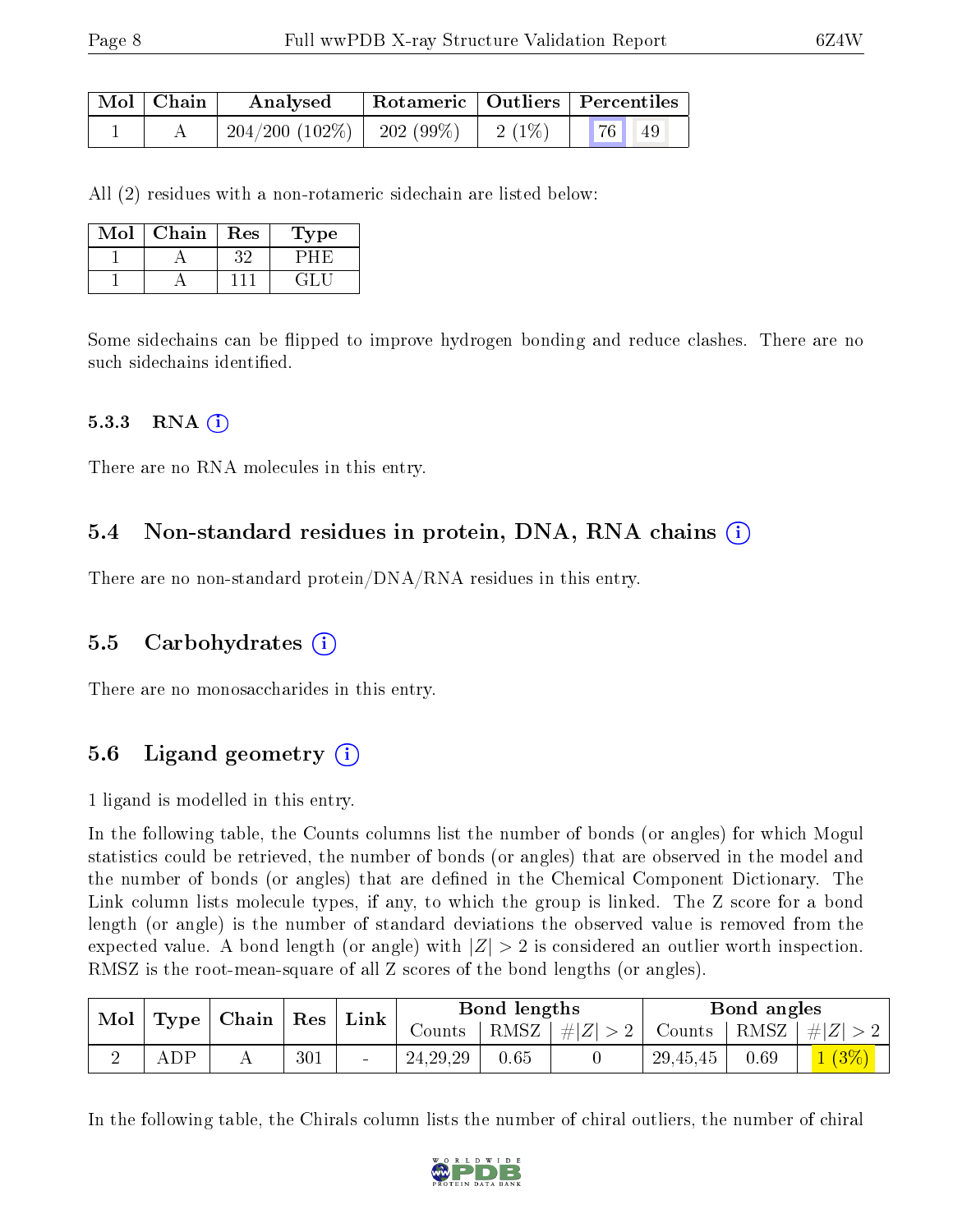centers analysed, the number of these observed in the model and the number defined in the Chemical Component Dictionary. Similar counts are reported in the Torsion and Rings columns. '-' means no outliers of that kind were identified.

|     |     |                  | Mol   Type   Chain   Res   Link   Chirals   Torsions   Rings |  |
|-----|-----|------------------|--------------------------------------------------------------|--|
| ADP | 301 | and the state of | $\mid 0/12/32/32 \mid 0/3/3/3 \mid$                          |  |

There are no bond length outliers.

All (1) bond angle outliers are listed below:

|  |       | $\mid$ Mol $\mid$ Chain $\mid$ Res $\mid$ Type $\mid$ Atoms | $\sqrt{\frac{1}{\text{Observed}}}}$ (°) $\sqrt{\frac{1}{\text{Ideal}}}}$ |            |
|--|-------|-------------------------------------------------------------|--------------------------------------------------------------------------|------------|
|  | $301$ | ADP   C5-C6-N6   2.24                                       | 123.75                                                                   | $120.35\,$ |

There are no chirality outliers.

There are no torsion outliers.

There are no ring outliers.

No monomer is involved in short contacts.

The following is a two-dimensional graphical depiction of Mogul quality analysis of bond lengths, bond angles, torsion angles, and ring geometry for all instances of the Ligand of Interest. In addition, ligands with molecular weight > 250 and outliers as shown on the validation Tables will also be included. For torsion angles, if less then 5% of the Mogul distribution of torsion angles is within 10 degrees of the torsion angle in question, then that torsion angle is considered an outlier. Any bond that is central to one or more torsion angles identified as an outlier by Mogul will be highlighted in the graph. For rings, the root-mean-square deviation (RMSD) between the ring in question and similar rings identified by Mogul is calculated over all ring torsion angles. If the average RMSD is greater than 60 degrees and the minimal RMSD between the ring in question and any Mogul-identied rings is also greater than 60 degrees, then that ring is considered an outlier. The outliers are highlighted in purple. The color gray indicates Mogul did not find sufficient equivalents in the CSD to analyse the geometry.

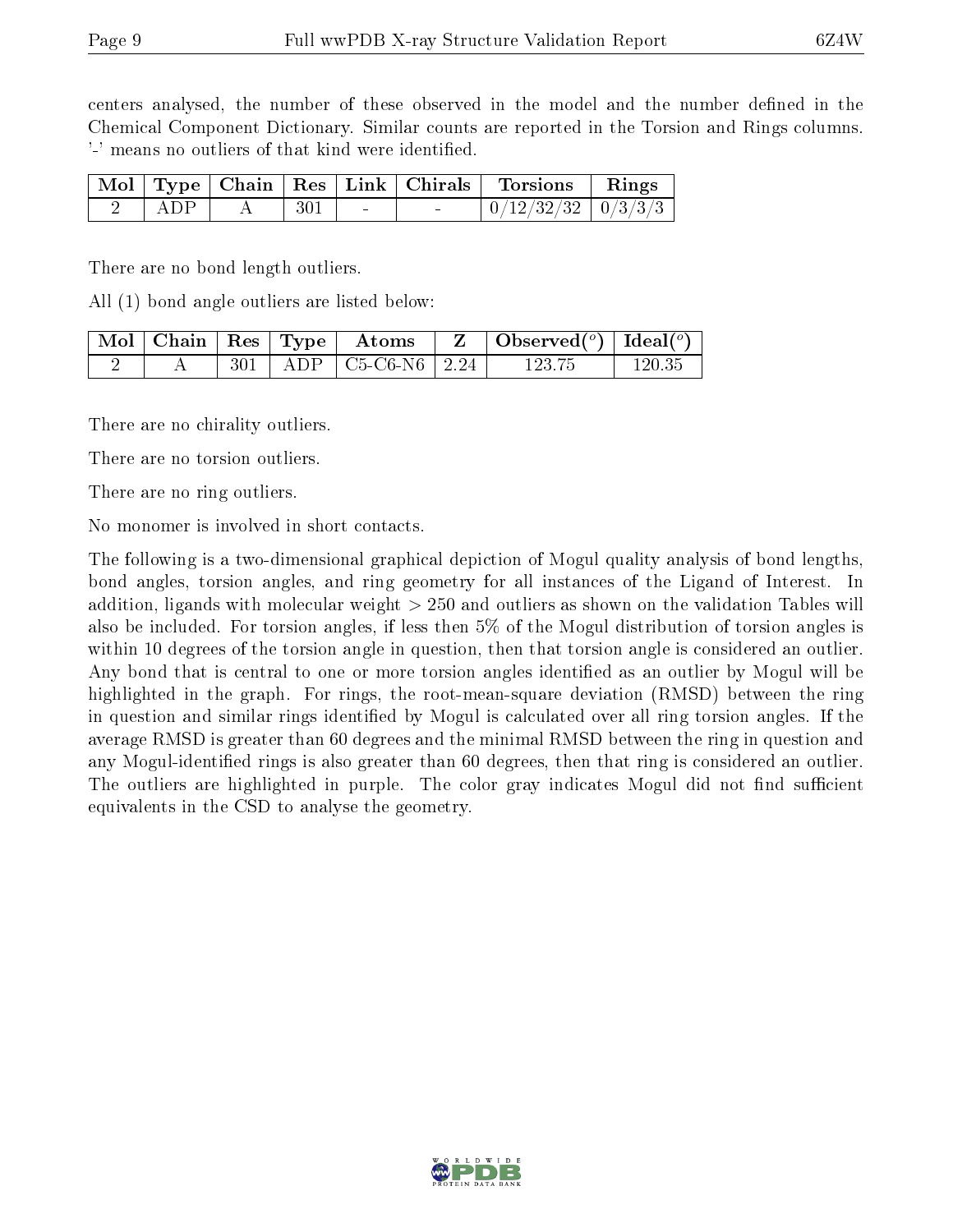

## 5.7 [O](https://www.wwpdb.org/validation/2017/XrayValidationReportHelp#nonstandard_residues_and_ligands)ther polymers (i)

There are no such residues in this entry.

### 5.8 Polymer linkage issues (i)

There are no chain breaks in this entry.

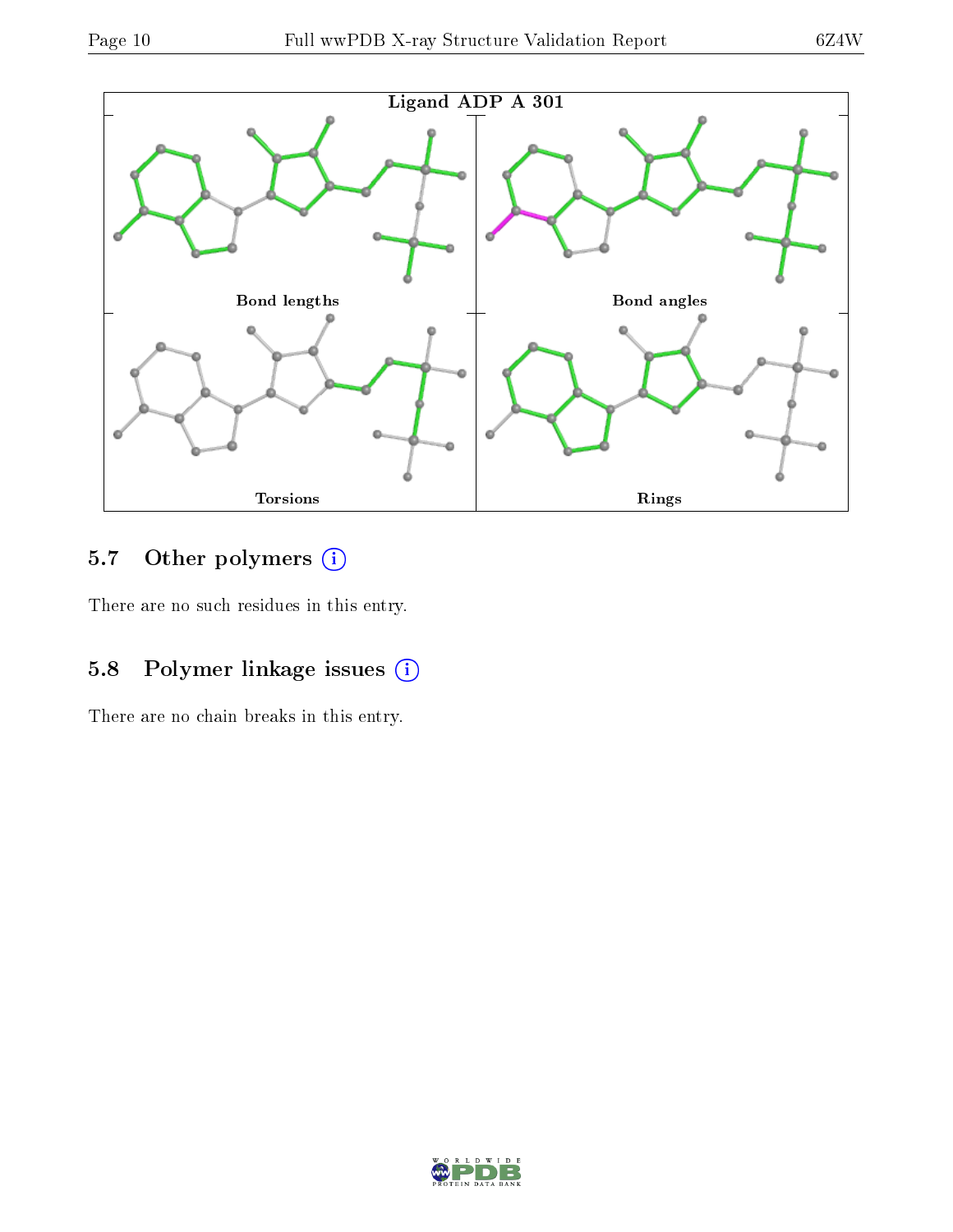## 6 Fit of model and data  $\left( \cdot \right)$

### 6.1 Protein, DNA and RNA chains (i)

In the following table, the column labelled  $#RSRZ>2'$  contains the number (and percentage) of RSRZ outliers, followed by percent RSRZ outliers for the chain as percentile scores relative to all X-ray entries and entries of similar resolution. The OWAB column contains the minimum, median,  $95<sup>th</sup>$  percentile and maximum values of the occupancy-weighted average B-factor per residue. The column labelled  $Q < 0.9$  lists the number of (and percentage) of residues with an average occupancy less than 0.9.

| $\mid$ Mol $\mid$ Chain | Analysed          | ${ <\hspace{-1.5pt}{\mathrm{RSRZ}} \hspace{-1.5pt}>}$ | $\#RSRZ\!\!>\!2$                                       | $\mid$ OWAB(Å <sup>2</sup> ) $\mid$ Q<0.9 |  |
|-------------------------|-------------------|-------------------------------------------------------|--------------------------------------------------------|-------------------------------------------|--|
|                         | 230/230 $(100\%)$ | 0.42                                                  | $\mid 8(3\%) \mid 44 \mid 49 \mid 10, 14, 24, 46 \mid$ |                                           |  |

All (8) RSRZ outliers are listed below:

| Mol | Chain | Res | Type       | <b>RSRZ</b> |
|-----|-------|-----|------------|-------------|
| 1   | А     | 90  | <b>TYR</b> | 9.4         |
| 1   |       |     | <b>MET</b> | 6.1         |
| 1   |       | 87  | PHE        | 4.6         |
| 1   |       | 88  | <b>GLN</b> | 4.1         |
| 1   |       | 89  | ASP        | 4.0         |
| 1   |       | 230 | ASP        | 3.3         |
|     |       | 229 | <b>ASP</b> | 3.1         |
|     |       | 113 | $\rm{ARG}$ | 3.0         |

### 6.2 Non-standard residues in protein, DNA, RNA chains  $(i)$

There are no non-standard protein/DNA/RNA residues in this entry.

#### 6.3 Carbohydrates (i)

There are no monosaccharides in this entry.

#### 6.4 Ligands  $(i)$

In the following table, the Atoms column lists the number of modelled atoms in the group and the number defined in the chemical component dictionary. The B-factors column lists the minimum, median,  $95<sup>th</sup>$  percentile and maximum values of B factors of atoms in the group. The column labelled  $Q< 0.9$ ' lists the number of atoms with occupancy less than 0.9.